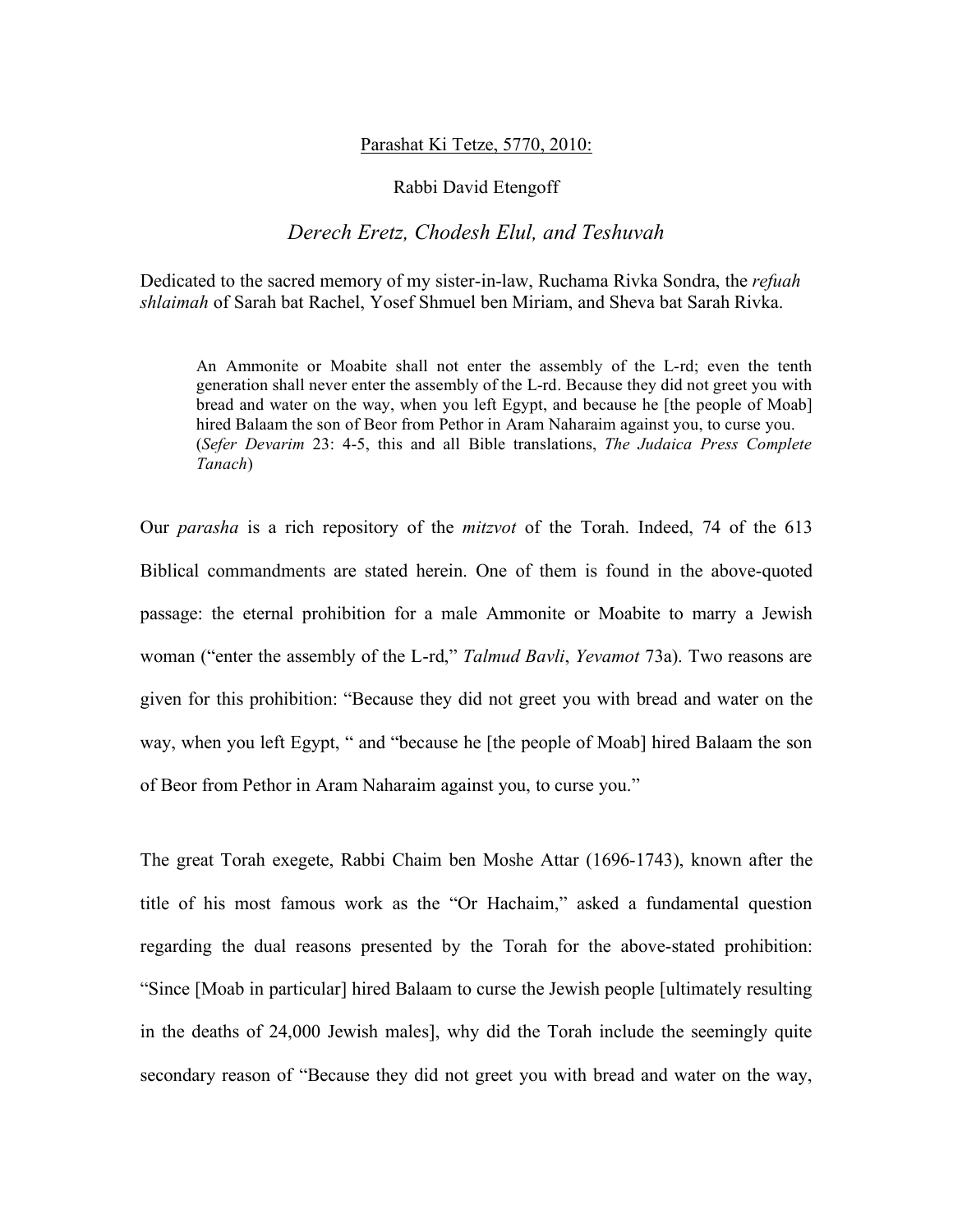when you left Egypt?" (Translation and brackets my own) As is his wont, Rav Attar's response opens new vistas of Torah understanding. In his view, the failure of these nations to greet us in an open-handed and magnanimous fashion with gifts of food and water was sufficient cause to enact the law that forever barred the males from marrying Jewish women. This is the case, since: "...they more than any other nations were obligated to act with *derech eretz* (in an ethical and moral manner) because of the nearly unlimited kindness that *Avraham Avinu* (our father Abraham), peace be upon him, had demonstrated toward them." (Translation my own) We must remember that Lot, Avraham's nephew, was the progenitor of both Ammon and Moab, and that Avraham, the founder of our nation, had rescued Lot from the murderous hands of marauding armies. As such, Ammon and Moab quite simply owed us unlimited *derech eretz*. At a minimum, this surely would have included "greeting us with bread and water on the way, when you left Egypt." Yet, this is precisely what they failed to do. As such, this and this alone, suggests the Or Hachaim, was ample reason to eternally exclude the men of Ammon and Moab from marrying Jewish women.

*Chazal* (our Sages of blessed memory) placed a great deal of emphasis upon the singular importance of *derech eretz*. This is particularly the case, since during the 26 generations from Adam to Moshe; *derech eretz* was the moral and ethical code of mankind:

Rabbi Yishmael bar Rav Nachman declared: "*Derech Eretz* preceded the [giving of] the Torah by 26 generations." Thus the verse states: "And He [G-d] drove the man out, and He stationed from the east of the Garden of Eden the cherubim and the blade of the revolving sword, to guard the way to the Tree of Life." The expression "the way" ("*derech*") refers to *derech eretz*. Afterwards we find "the Tree of Life" ("*Eitz Hachaim*"), this is the Torah." (*Midrash Vayikra Rabbah* 9:3, translation and underlining my own.)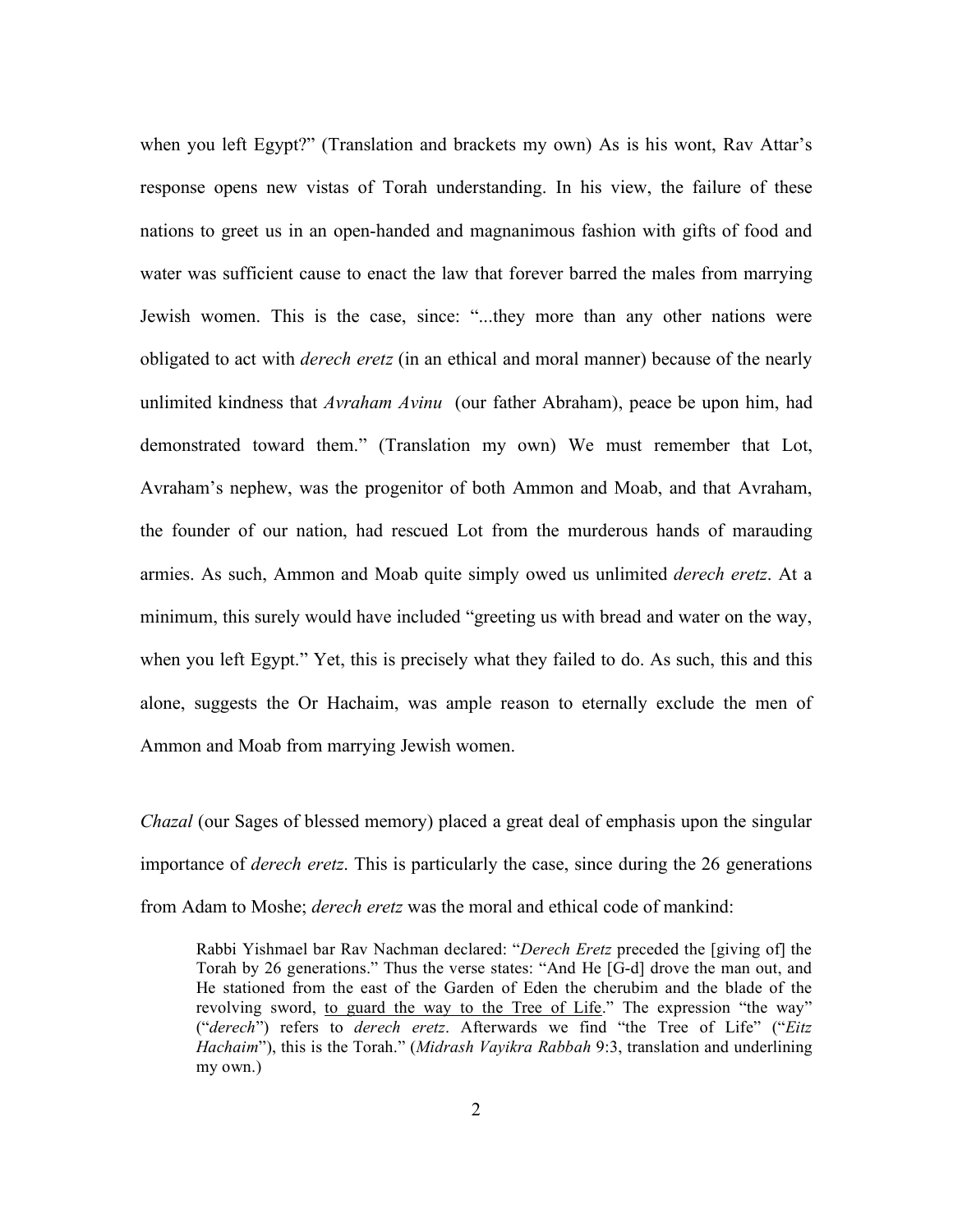This passage is fascinating in that it appears to be the source for the oft-quoted epigram: "*Derech eretz kadmah l'Torah*," ("*derech eretz* precedes the Torah"). While this statement is almost always given a homiletic interpretation focusing upon the primacy of ethical behavior, it seems that it most authentically should be viewed as an actual historical statement. That is, *derech eretz* literally preceded the Torah by 26 generations.

Given all of the above, we are now ready to ask an essential question that is particularly apropos for the month of Elul: "What is *derech eretz*?" We need to ask ourselves this question so that the expression does not get lost in the dustbin of sound bites and slogans that make up so much of today's culture. In addition, if we can understand this term conceptually, we have a much greater chance of integrating its content into the challenges of our daily lives.

In his commentary to Parashat Noach, the world-renowned chasidic rebbe and scholar, Rabbi Yehudah Aryeh Leib Alter (1847-1905), known as the "Sefat Emet" after the title of his most famous book, explains "that *derech eretz* are the *middot* (moral and ethical characteristics) of an individual." Moreover, in his commentary to Parashat Acharei Mot, he opines that this refers specifically to the mandate "to eschew the pursuit of jealousy, hedonistic pleasures, and glory." This statement is congruent with the famous mishnah in *Pirkei Avot* (*Ethics of the Fathers*) that states: "Rabbi Eliezer Hakafar said: 'Jealousy, hedonistic pleasures, and the pursuit of glory remove a person from this world.'" (4:21) Unfortunately, each one of these traits has the potential to become all-consuming in nature, and thereby capture a person in a self-spun web of loathsome behaviors.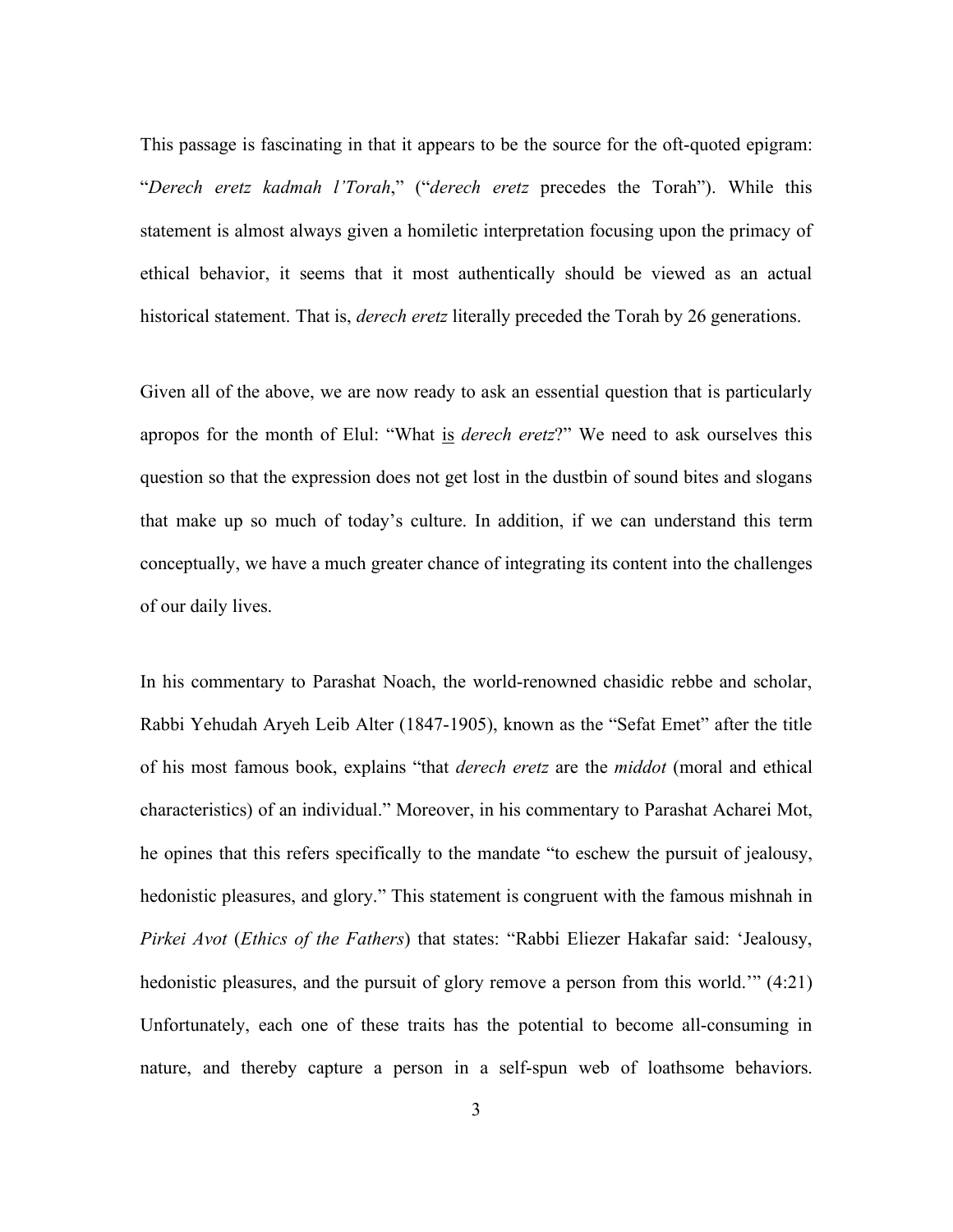Moreover, someone who pursues jealousy, hedonistic pleasures, and the pursuit of glory is often blinded to the noble and good in man. Then, too, someone who falls deeper into the pit of these unfettered desires potentially removes himself from the redemptive and transformative power of *teshuvah* (repentance) – perhaps the greatest gift that *HaKadosh Baruch Hu* (the Holy One Blessed be He) has bestowed upon mankind.

The month of Elul represents closeness to Hashem and the reinvigoration of the love relationship that obtains between G-d and man. Once again we are preparing ourselves for Rosh Hashanah and Yom Kippur, for the Days of Awe. Once again we will stand before Hashem and literally beg Him for our lives, livelihood, and the health and happiness of our families, friends, and the entire Jewish people. As such, we need to focus upon each and every aspect of *derech eretz* in our lives in order to develop and refine our ethical and moral characteristics. In particular, and in light of the comments of the Sefat Emet, we need to cease being jealous, stop pursuing raw and undisciplined pleasures, and stop chasing after *kavod* (glory).

May *HaKadosh Baruch Hu* endow us with the strength of character and presence of mind to grow in *derech eretz* and thereby invest Chodesh Elul with deeper spiritual meaning and heart-felt *teshuvah*. As the prophet Yermiahu so beautifully stated some 2600 years ago in *Megilat Eichah* 5:21: "*Hashiveinu Hashem alecha v'nashuvah chadash yemeinu k'kedem*" ("Restore us to You, O L-rd, that we may be restored! Renew our days as of old"). *V'chane yihi ratzon*.